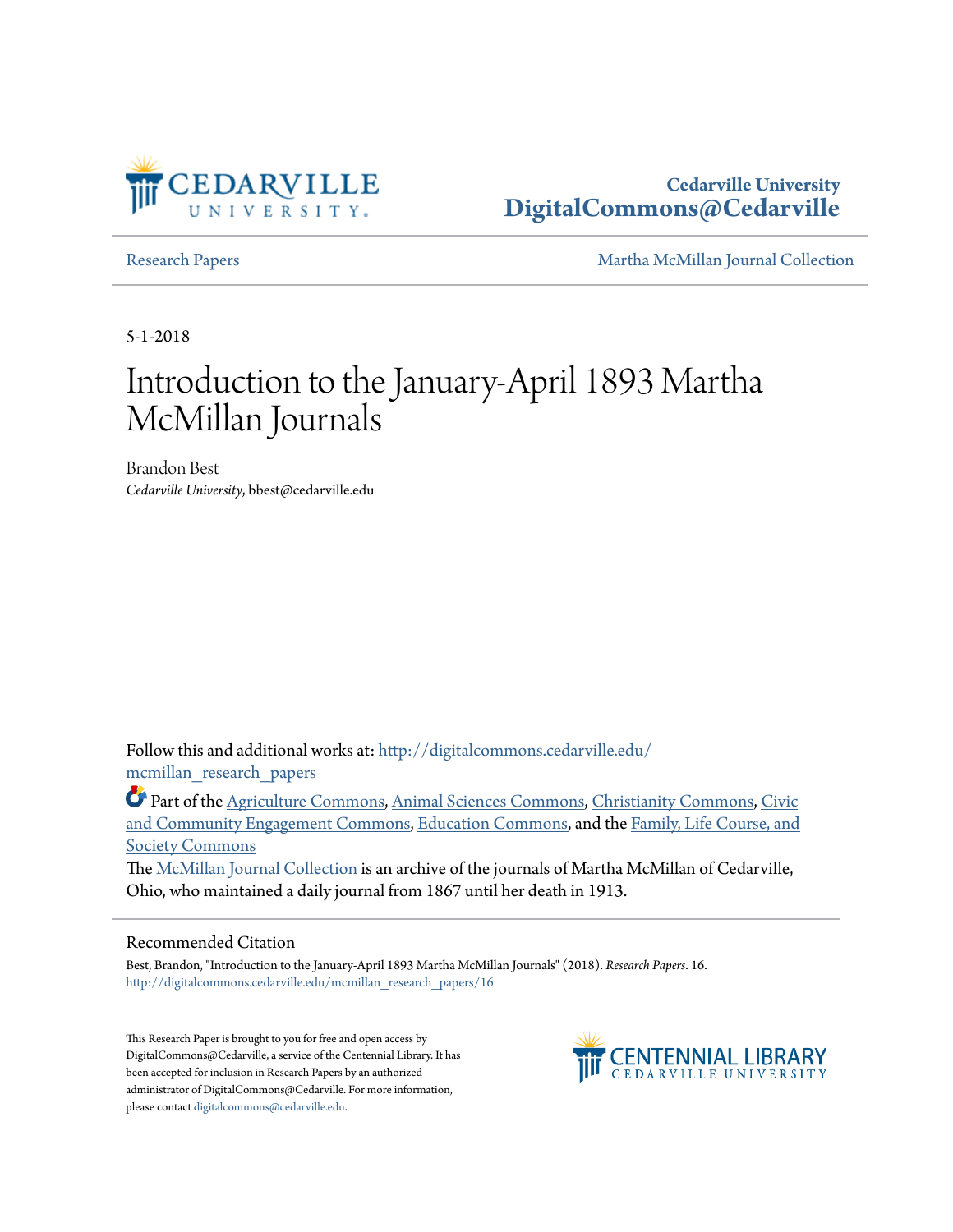### Brandon Best

## LIT 3090

## Dr. Wood

## 1 May 2018

### Introduction to the 1893 Martha McMillan Journals January-April

 In her journal entries from January through April 1893, Martha McMillan describes the experiences of her daily life on the McMillan farm as well as her experiences in relation to others within the Cedarville community. Most days, her husband, James McMillan, works around the farm chopping wood, nursing animals, looking after stock animals, or tending to crops but also frequently travels to conduct business or make social visits in nearby towns. But, for Martha during this time, daily life primarily consists of "keeping house" while taking care of her threeyear-old son Paul (January 5, 1893). Martha could visit family and friends much less frequently than James, typically leaving the farm to attend church services or other meetings such as the Women's Christian Temperance Union. Like James and Martha, the McMillan children stay busy. Clayton, age twelve, and Jason, age ten, either assist James or attend school while Harlan and Clara live in Springfield to work and attend the local high school. Despite the McMillans' shared values, including their rigorous work ethic and devout Presbyterian faith, in these journals, it becomes apparent James and Martha spend much of their time apart, divided by their work as James is able to spend much more time away from the family farm than Martha can. However, through her journals, Martha displays her active social life in the Cedarville community even while she remains physically centered in the home she constantly works to maintain. As Martha writes in the journals to connect her to the, at times, distant community, the journals also reveal much about Martha's personal beliefs and how she engaged with others.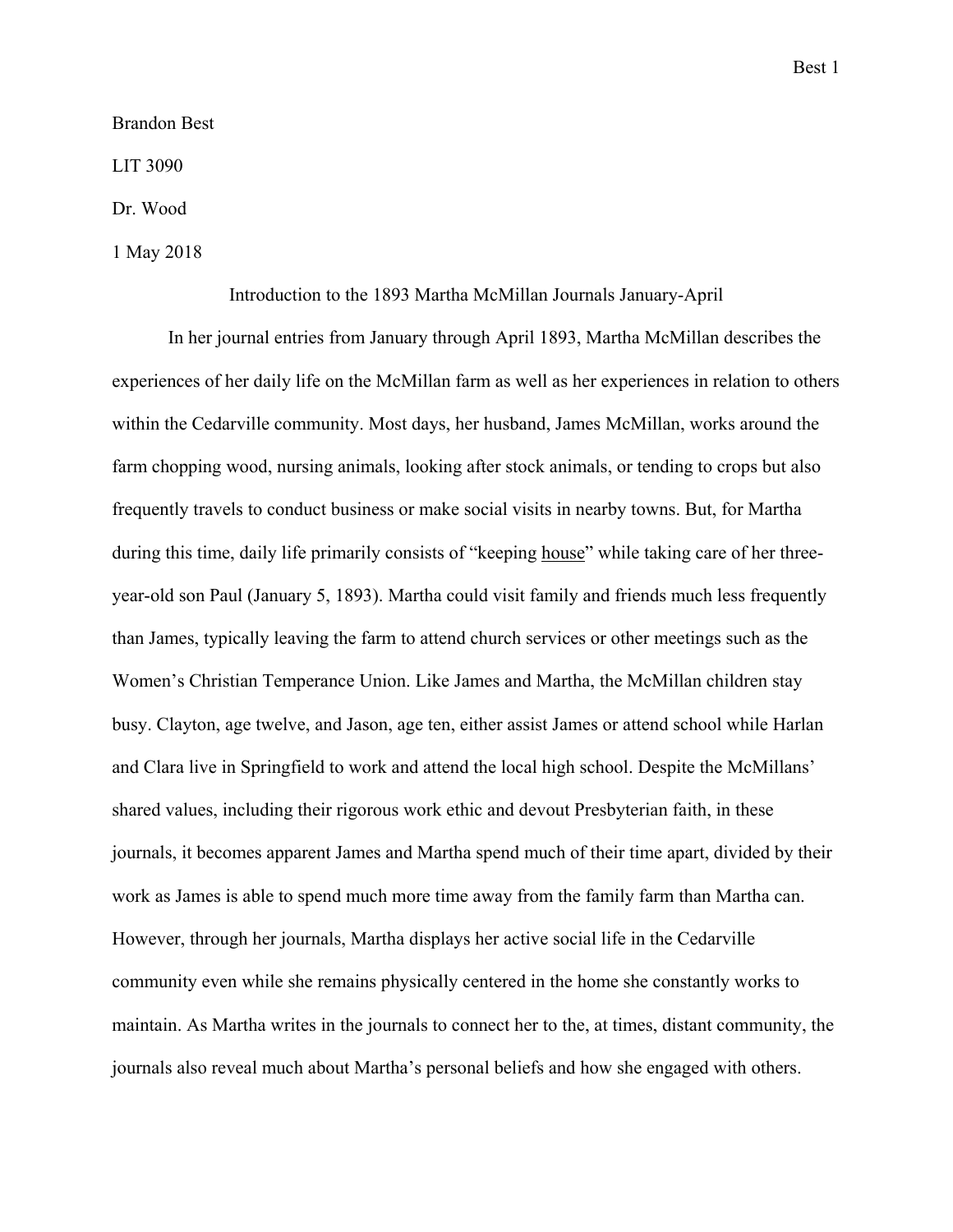Middle class farming families like the McMillans, Linda Peterson explains, "erected the strictest boundaries" between the private domestic space women inhabited and the public marketplace men participated in (16). As women remained in the domestic sphere, they were expected to embody the ideal of true womanhood, characterized by "piety, passivity, and submissiveness" (Pinar 281); however, as historian William Pinar explains, the ideal of true womanhood and its genteel virtues masked the arduous work demanded of women to maintain the domestic space (281). Wives on farms, on average, "worked from early morning to bedtime...a ten-hour day in winter and a thirteen-hour day in summer" while being the primary caretaker of young children (281). These women were responsible for carrying water to the house for cooking, laundering, and bathing as well as making soap, brooms, clothing, and preparing food (281). While the husband gained social power "from his ownership of property, farming activity, local business and charitable activity" (David and Hall qtd. in Peterson 117), the wife remained disempowered despite her work in the domestic sphere where she "oversaw her children's education, managed the servants, kept accounts of household expenditure, regulated the domestic routine" by acting as "the social and moral [arbiter] of good taste and good behavior" (Peterson 116-117, 117). In the meantime, men could participate in social activities outside the home, "politics, and the marketplace…to devote themselves to the divinely ordained political appropriation and economic exploitation of the continent" (Pinar 272). As Carolyn Haynes concludes in *Divine Destiny: Gender and Race in Nineteenth-Century Protestantism*, "The true womanhood traits served the greater autonomy and power of men than the advancement of women's spiritual state or the glory of an ethereal god" (88). It stands to reason that one of these domestic tasks, such as fetching water or milking cows early in the day, had already been performed by Martha on the morning of January 4, leading her to write, "It is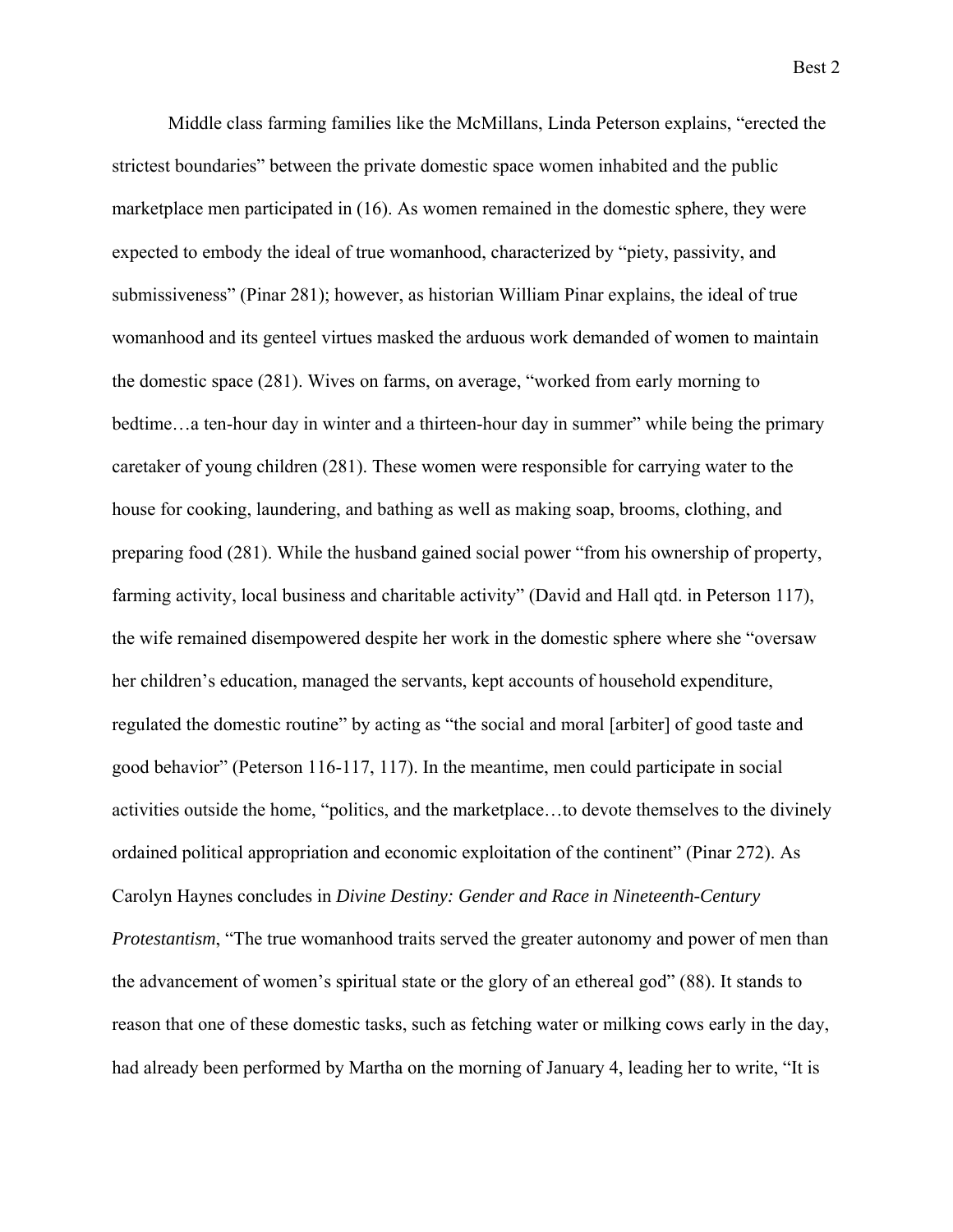too cold for me to venture out today again" as she stayed home while James, Clayton, Homer and Jason travelled to church.

 However, despite the labor and discursive divisions separating male and female spheres of action, the masculine public and feminine private spheres remained ideologically interconnected and codependent in practice, allowing women to negotiate and redefine the gendered spheres. As Amy Kaplan analyzes in her essay "Manifest Domesticity," domesticity and Manifest Destiny share "a vocabulary that turns imperial conquest into spiritual regeneration" and domesticity intrudes on the masculine sphere of conquest as domesticity "imagines a home coextensive with the entire world…[justifying] its domesticating mission" beyond the bounds of the home (588). In the pursuit of spiritual regeneration, women could justify the expansion of the domestic sphere to denote the entire world. Though the home remained women's supposedly "legitimate sphere of action," women could use religious language to portray themselves as called by God "out of the ordinary sphere of action" to take responsibility for social change (Brown 35). Despite the social opprobrium that suggested "feminine virtues…could not be sustained if she ventured from the private sphere," "many middle-class women actively extended the discourse of feminine virtue to envisage themselves as the great redeemers of American society" (Flowers 16).

 Through reading her journals, one can understand how Martha placed herself within this discourse and how she operated within the expectations of a postbellum Cedarville society to pursue spiritual redemption. Suzanne Bunkers explains, for women like Martha writing in the late nineteenth-century Midwest, the "journal became a place to write about relationships with others, thereby validating themselves as members of the community…reflect[ing] the day-byday process by which that self-concept was formed" (Midwestern 198). Martha developed her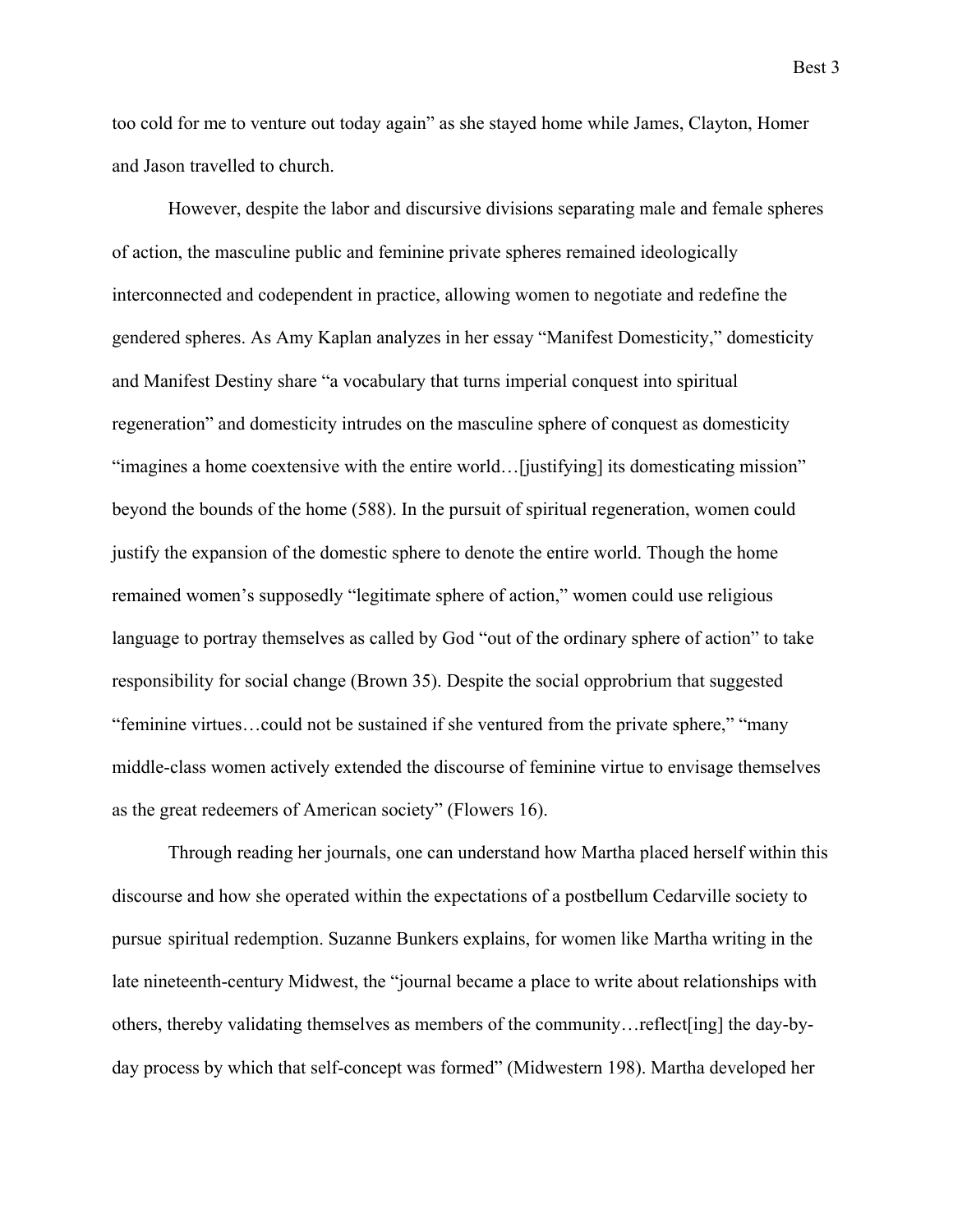own self-concept based on her view of herself in eternity as well as in the terms of the socioeconomic necessities of her family's daily life. On January 15, the eve of her 26th marriage anniversary, she writes, "Half or more of the people that were living then are dead now. And in their places a whole generation has come and taken their places," ultimately concluding that "the world moves on...and "eternity is over there." While acknowledging the generational death in relation to her own life, Martha also portrays eternity, a form of higher reality, as "over there," implying her temporal and mortal restrictions can be contextualized and mediated in light of her faith in the afterlife. More frequently in her journals, Martha expresses her relationships with others by recording the activities of her family on a daily basis, on January 16 for instance, she writes, "Gidieon and Jason looking after the Stock. Paul here with me. Notwithstanding the cold the sleighs keep passing. Everything quiet at our homes today and evening." As the journal provides Martha a space to express and explore her relationships with the world around her, it also enables her to begin to engaging with cultural norms and resolving their tensions (Huff 6); because journals reflect social experiences in a form that is "accessible not exclusive, comprehensible not arcane, and in their very accessibility they establish ties between…one human being and another," journals can create new, non-normative relationships (Huff 6). The evolution of gendered norms became most evident in the burgeoning women's movements during the late nineteenth century that attempted to reform public life, the largest of which—the Women's Christian Temperance Union—Martha McMillan was an active member.

 By the 1890s, women's organizations, particularly the Women's Christian Temperance Union, attempted to deploy the domestic discourse to recreate American culture to accord with domestic values. In the latter nineteenth century, Judith Papachristou explains, women began to attempt to influence public life and participate in temperance and suffrage organizations as they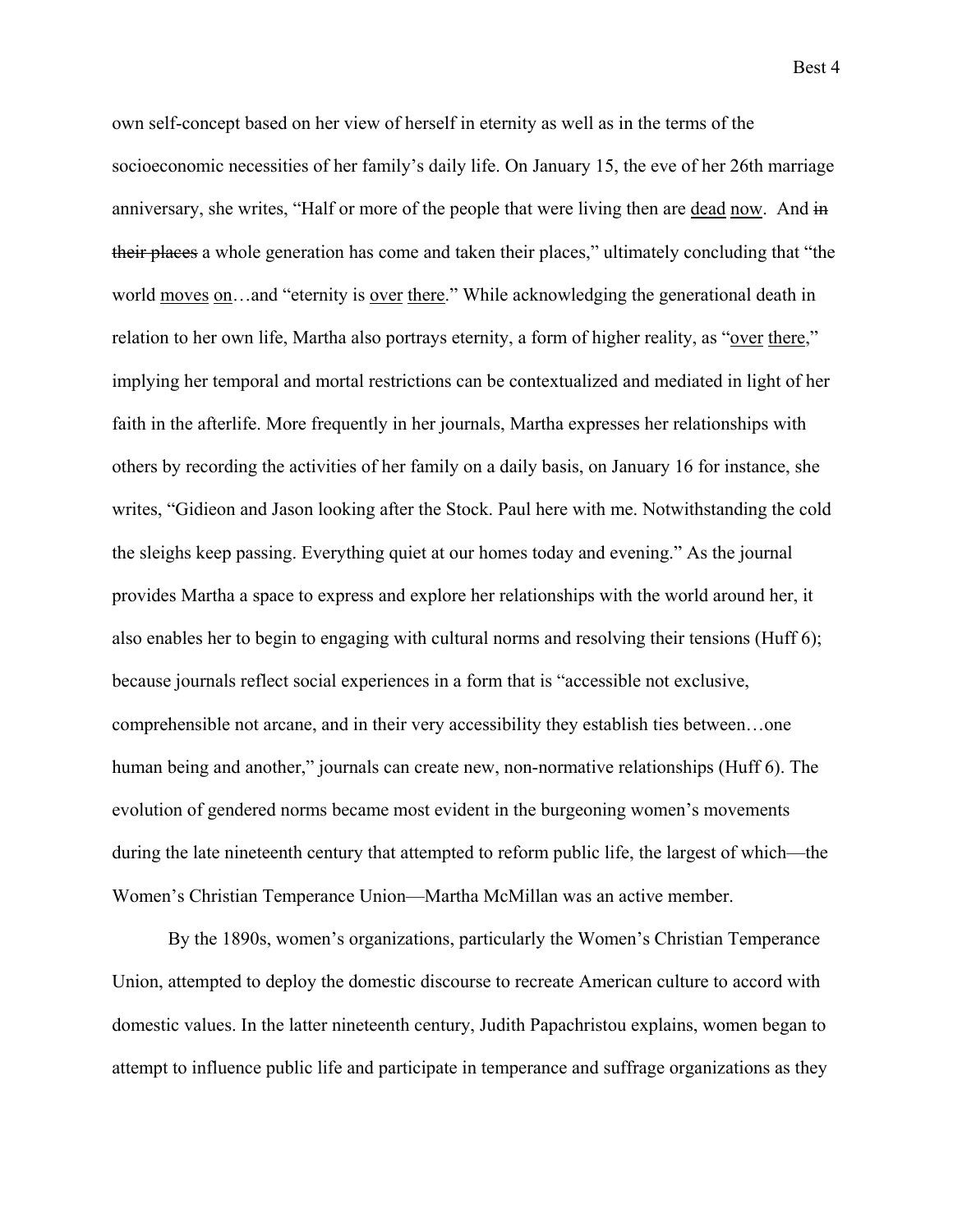reconceived of political action as "an extension of their domestic responsibilities and described their political activities as…'home protection'" (495). In the early 1890s, domestic values started to come into direct conflict with the masculine sphere of life and Frances Willard, president of the Women's Christian Temperance Union, exemplified the conflict between the domestic and economic spheres by questioning the values of "several of the fundamental aspects of nineteenthcentury American society" such as corporations, economics, and "the relationship between labour and capital" (Flowers 25). Women's movements began to contest male agendas directly in political life and, in 1891, the Women's Christian Temperance Union, as well as the National Council of Women, began petitioning congress to avoid foreign wars (Papachristou 497). While temperance societies had existed before, the Women's Christian Temperance Union was the first society for women in which they were no longer "secondary" to men (Masson 166). The Women's Christian Temperance Union, "truly an organization of women, by women, and for women," initially advocated for temperance but "soon grew into a mass movement for social reform" and, at the local level, acted as "the main champion of women's rights" (163). In Martha's community, the W.C.T.U. shows the community of women meeting to critically discuss problems within their community as well as attempt to change their women's role in their society. During these months between January and April, Martha attends W.C.T.U. meetings on March 9 at her mother's and on April 7<sup>th</sup> at Mrs. Morton's, marks when her relations attend a meeting (Aunt Mary, Bell, and Matt in Spring Valley on March 16) and counts twenty women in attendance at the meeting in her mother's house, showing Martha's concern regarding the Women's Christian Temperance Union's social influence as a means for change.

 Because journals "offer one of the most reliable indicators of what their lives were like and of how they saw themselves" (Reading and interpreting 15), Suzanne Bunkers explains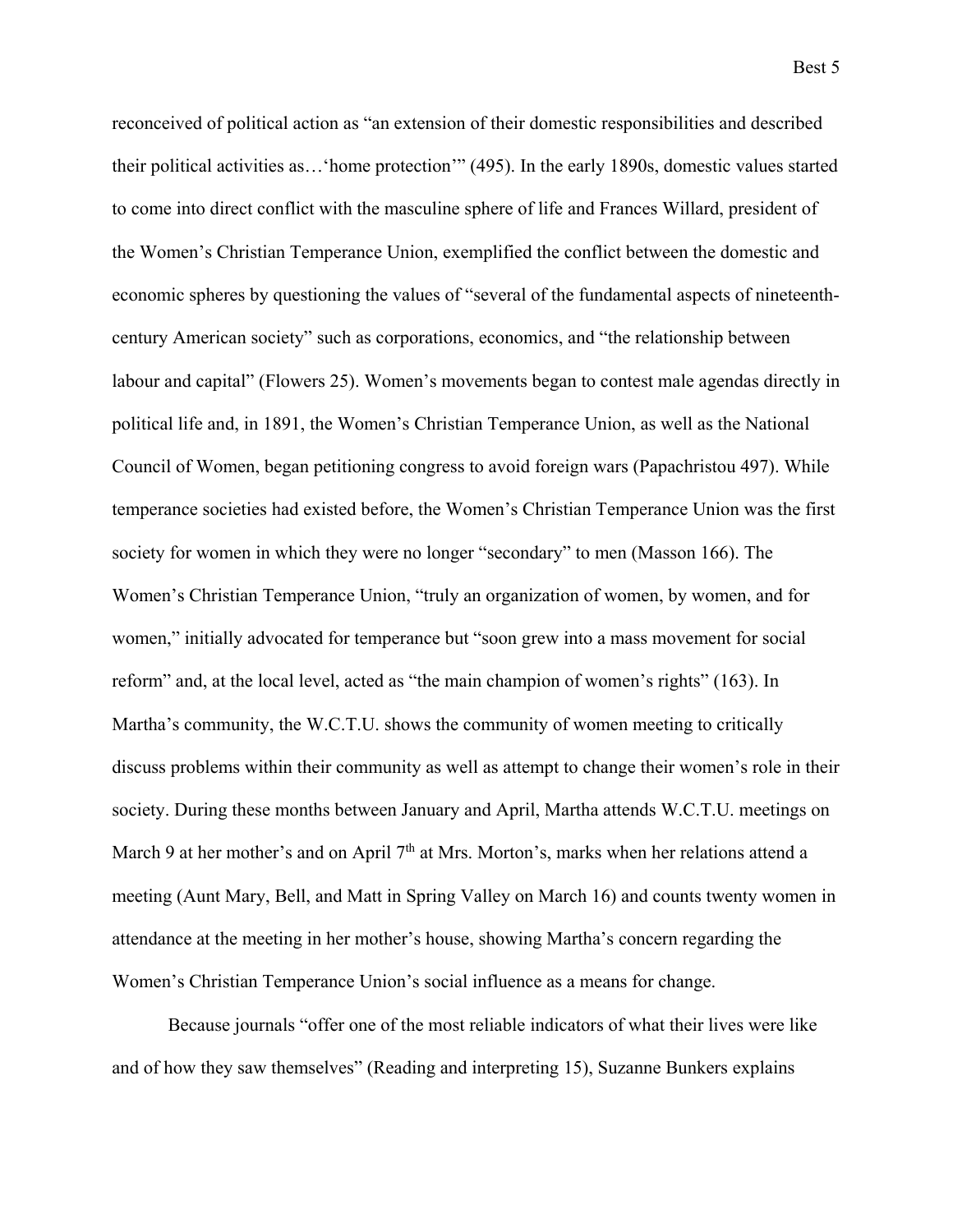journals can reveal how women personally negotiated cultural discourses, enabling readers to witness their "understanding of the relationship between personal circumstances and political views, thereby blurring the artificial distinction between the 'private' and 'public' realms" (Diaries 19). While "virtually all women acknowledged that…writing an autobiography was, to some extent, an act that made them 'public,'" women traded the loss of privacy in order to contribute to "a greater common good" (Peterson 115). The greater good of publicity, for most women, allowed them to fulfill the ideals of domesticity as women used diaries, in addition to describing their own daily life, to fulfill their "status as family chroniclers through their letter and memoir writing" (Diaries 17). Then, women could use diaries to both record their personal lives as well legitimize their status as educated, white women (Culley 4). Because journals are based on "first-hand accounts of nineteenth-century American women's experiences" (Diaries 17-18), these journals also reveal how these women's experiences were constructed by "four interwoven contexts: the geographical, the cultural, and socioeconomic and situational" and, ultimately, how women work to "[validate] themselves as members of their communities" (Midwestern 192, 198).

 Martha McMillan displays her private sense of self participating in the public sphere especially as she writes to connect herself as well as her family to the greater community. As a woman writes journals to negotiate the expectations for her public and private selves, the journal becomes, as Suzanne Bunkers explains, "A safe place where she could generate a sense of self, share thoughts and feelings, contemplate her relationship with others, and comment on institutions and events" (Reading and interpreting 15). As she can be deliberate in expressing herself in the journal, Martha develops a sense of herself and how she ought to orient herself in the community. For example, after attending Old Mr. Henderson's funeral on January 6, Martha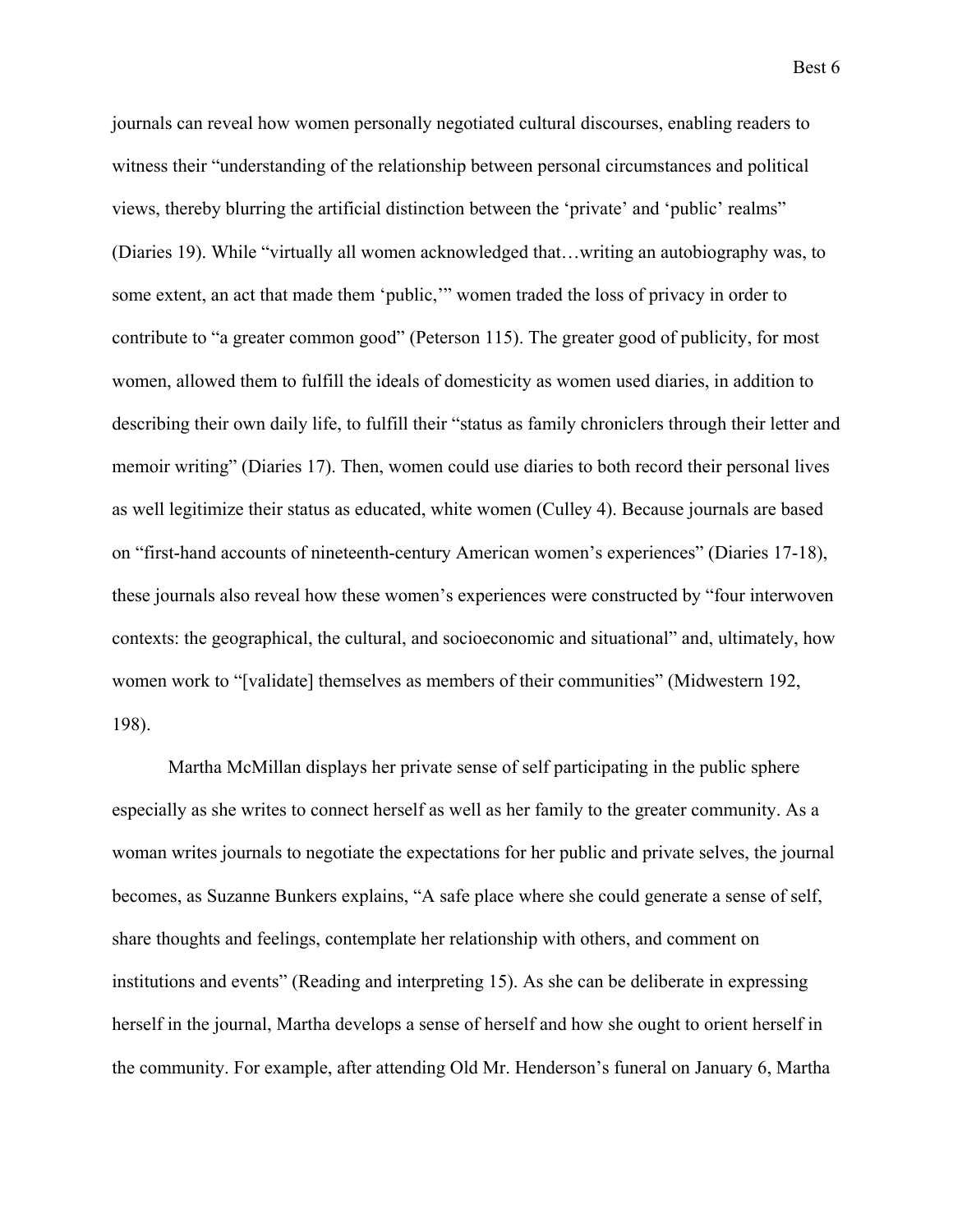Best 7

uses the diary to make sense of her thoughts and emotions by accepting the inevitable death in her own life, writing, "Dust thou art and to dust thou shalt return' is true of every one of us." Most frequently, Martha develops her sense of self as she reproduces the sermons from church and explores her own thoughts regarding theology and how she can apply it to her own relationships. After attending Reverend McKinney's sermon on March 27, Martha feels compelled to evaluate herself and finds her spiritual life inadequate, writing, "Our hearts need to be right. We need to work in our homes. Our homes are not literaly Bethels as they should be\_ Our children are not Serving the Lord as they should. They are not working in the prayer meeting as they should. nor in the Sabbath School nor the town nor the Community." After writing about the sermon, Martha directs these conclusions to her own life and mothering, writing, "Clara Clayton Jason and Paul at home. there was a mistake about them not going to church today." Connecting her role as a mother to the need for children to serve in the community, Martha uses the journal to show the significance of her family's domestic life in the public sphere.

 Martha displays the ideology of domesticity as she imagines the home as both the starting point and ultimate goal for social reform, providing herself with an eternal hope that also locates herself at the center of reform in her own life. On her first entry of the year, January 1, Martha cites a poem that imagines the home as the final goal of her own spiritual journey, writing,

> "Thy praises I will sing And when at length 'Tis ended, And pilgrim trials o'ver, In nobler Strains I'll Praise Thee At Home for evermore."

As her underlining of "Home" shows the evocative nature the word home has for her, Martha suggests the heavenly conception of home resonates with her own pre-existing ideas surrounding the meaning of home. This idea of an eternal home provides hope for the home of the present, as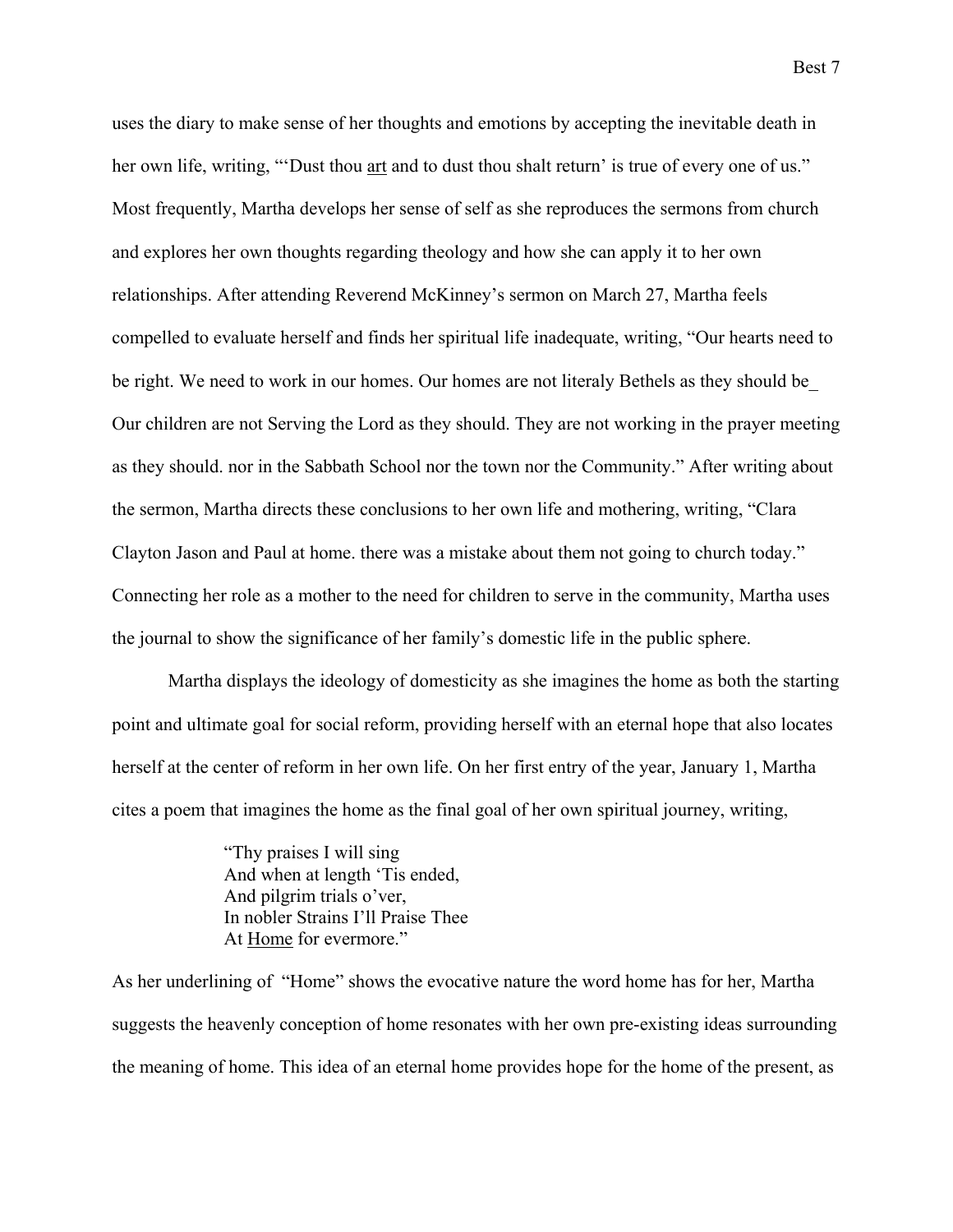in her own writings Martha suggests the home can alter the rest of society, writing, on March 27, "To be sensible and alive to this thought as we should will mend all that is wrong in the home state or church or the world." She imagines the home in relation and directly comparable to the state, church and world, contextualizing her work in the home within the larger goal of global communion as mending the home mends the entire world. Martha finds this image of the home personally motivating as the heavenly home proffers peace and fulfillment to the virtuous, justifying their suffering. On April 9, Martha imagines the home as the ultimate telos of her life as she compares heaven to a home, writing that her community will endure "hardships all through the wilderness until we come to the heavenly city. but blessed be God their [sic] is a home a rest and a crown awaiting us there." Thus, while she inhabits the wilderness of earth, Martha understands heaven in terms of her own home, both using the home to provide hope for reform on earth as well as an ultimate reward in heaven.

 Through this lens, one can understand how Martha enacts spiritual redemption in her own life as she tries to expand the influence of the home as a space for virtue. As noted in *The Journal of the Presbyterian Historical Society,* the Presbyterian church associated the Women's Christian Temperance Union's advocacy for women's rights with ideals of piety and revival movements—all understood as "the fruit of the gospel" (Pendleton 45). Martha committed herself and trained her own family to enact them. For instance, after the "Chapman revival" in Springfield on February 27, Martha records, on April 9, that Reverend Morton used a book by Dr. Chapman that Clara loaned him to compose one of his sermons, showing her value of piety can influence the world beyond the domestic sphere. Through preparing her home and to strengthen its influence, Martha could also prepare a space to spiritually support her family, invite others in to expand the home's influence and share the fruits of the gospel, inviting "a poor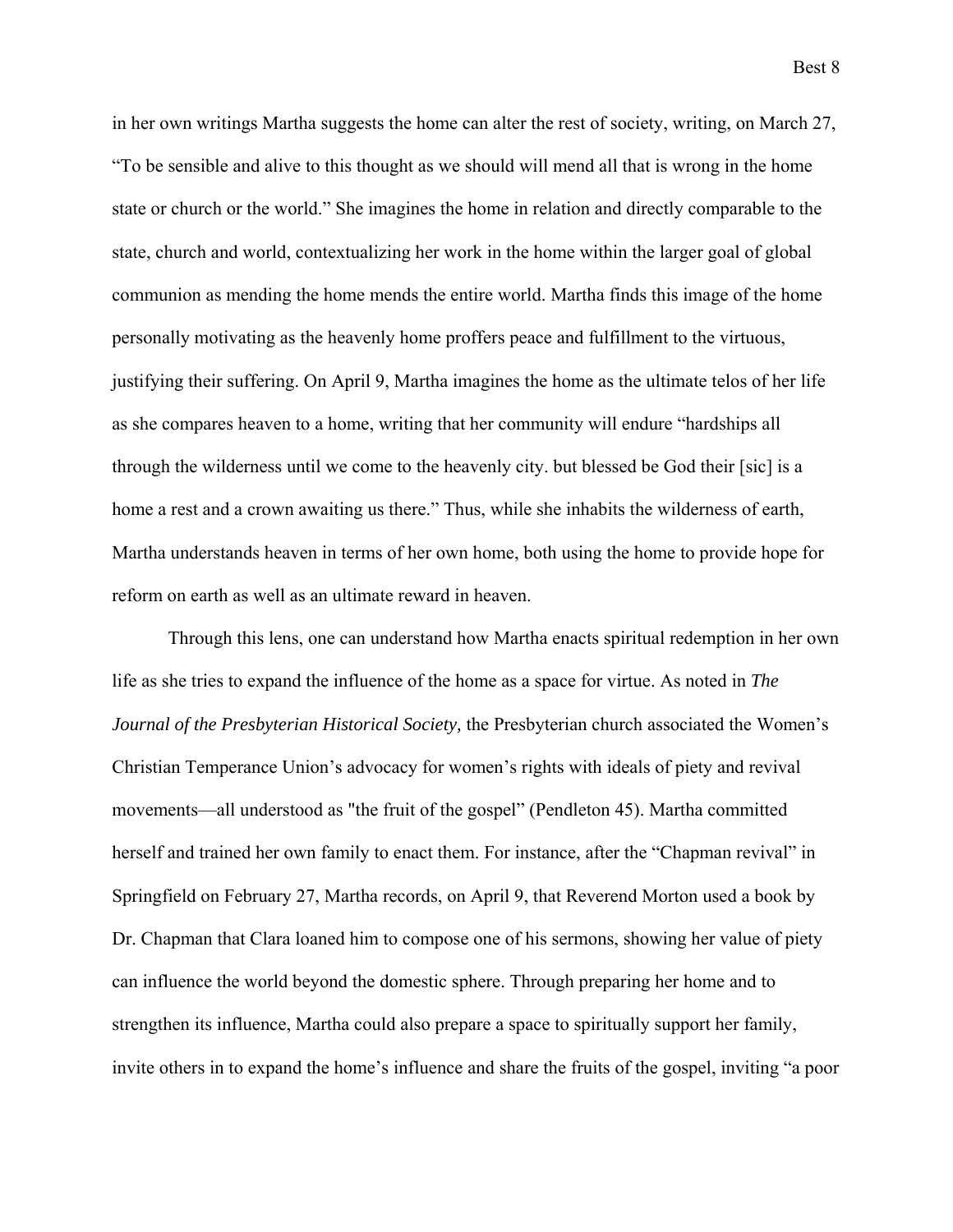man" in for lunch on January 11 and a German traveler for lunch on April 2. Despite the struggles of completing even her daily work, Martha's belief in the eternal enabled her to complete these tasks and more, as she wrote on February 19, "There is grace and Strength enough in Christ at our disposal to fit us for every work."

By enacting her spiritual ideals into her everyday life, Martha shows how she connects herself as a public witness for her beliefs through her journal, hoping she can change the world by operating through and negotiating with the ideals of domesticity. Martha McMillan, as she displays throughout her journals, balanced her responsibilities in the McMillan home in order to influence the community around her. While many of her daily concerns were centered in the home, Martha displays how she can affect change in the community and negotiate the domestic expectations of femininity to engage with and change the male-dominated society that surrounded her.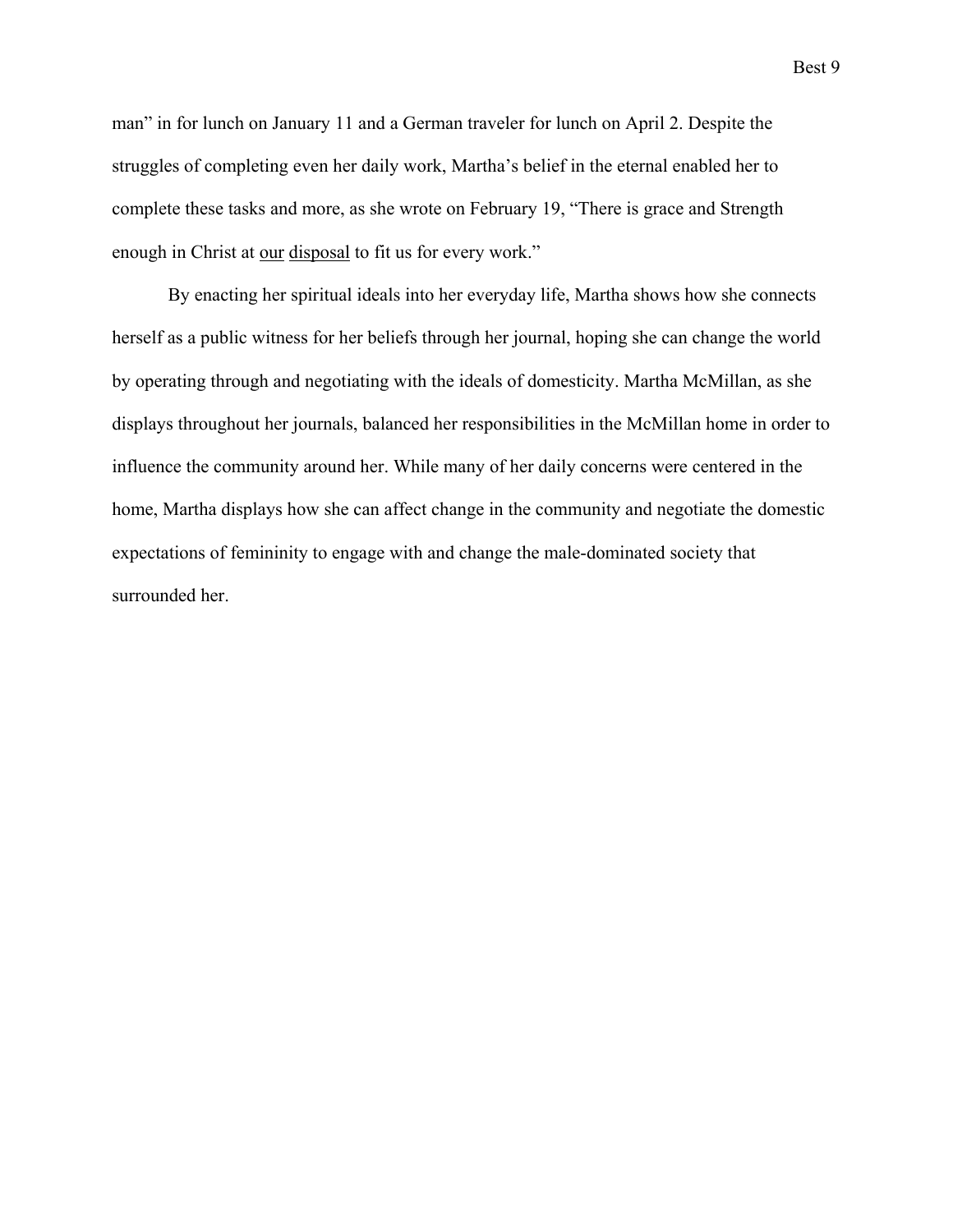#### Works Cited

- Brown, Candy Gunther. "Publicizing Domestic Piety: The Cultural Work of Religious Texts in the Woman's Building Library." *Libraries & Culture*, vol. 41, no. 1, 2006, pp. 35– 54. *JSTOR*, JSTOR, www.jstor.org/stable/25541969.
- Bunkers, Suzanne L. "Diaries: Public *and* Private Records of Women's Lives." *Legacy*, vol. 7, no. 2, 1990, pp. 17–26. *JSTOR*, JSTOR, www.jstor.org/stable/25684395.
- Bunkers, Suzanne L. "Midwestern Diaries and Journals: What Women Were (Not) Saying in the Late 1800s." *Studies in Autobiography*, edited by James Olney, Oxford UP, 1988, pp. 190–210.
- Bunkers, Suzanne. "Reading and Interpreting Unpublished Diaries by Nineteenth-Century Women." Auto/Biography Studies, vol. 2, no. 2, 1986, pp. 15–17.
- Culley, Margo. "Introduction." *A Day at a Time: The Diary Literature of American Women from 1764 to the Present*, edited by Margo Culley, The Feminist Press at the City University of New York, 1985, pp. 3–26.
- Flowers, Prudence. "White Ribboners and the Ideology of Separate Spheres, 1860s- 1890s." *Australasian Journal of American Studies*, vol. 25, no. 1, 2006, pp. 14– 31. *JSTOR*, www.jstor.org/stable/41054004.
- Haynes, Carolyn A. *Divine Destiny : Gender and Race in Nineteenth-Century Protestantism*, University Press of Mississippi, 1998.
- Huff, Cynthia. "'That Profoundly Female, and Feminist Genre': The Diary as Feminist Practice." *Women's Studies Quarterly*, vol. 17, no. 3/4, 1989, pp. 6–14. *JSTOR*, JSTOR, www.jstor.org/stable/40003086.

Kaplan, Amy. "Manifest Domesticity." *American Literature*, vol. 70, no. 3, 1998, pp. 581–